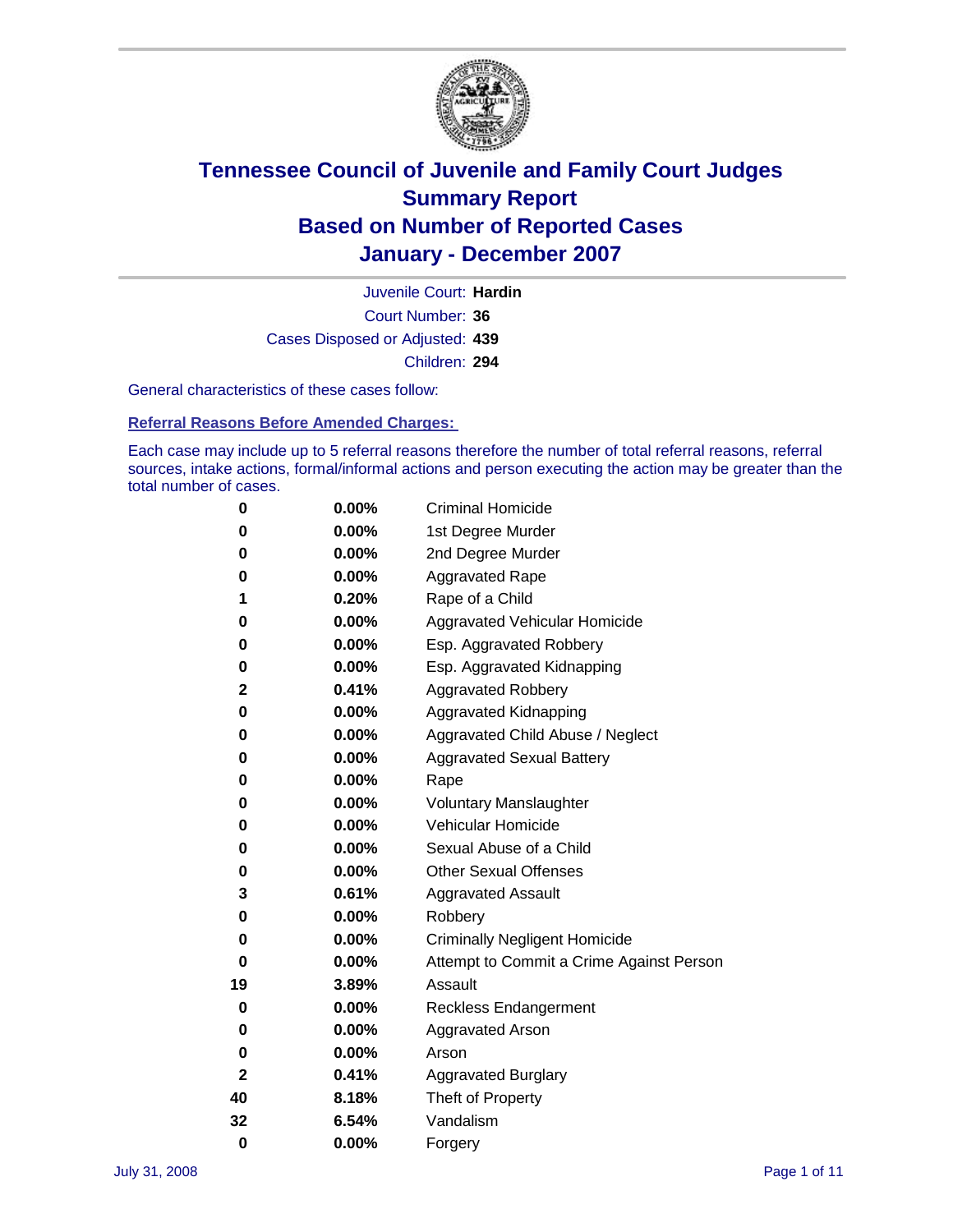

Court Number: **36** Juvenile Court: **Hardin** Cases Disposed or Adjusted: **439** Children: **294**

#### **Referral Reasons Before Amended Charges:**

Each case may include up to 5 referral reasons therefore the number of total referral reasons, referral sources, intake actions, formal/informal actions and person executing the action may be greater than the total number of cases.

| 0            | 0.00%  | <b>Worthless Checks</b>                                     |
|--------------|--------|-------------------------------------------------------------|
| 0            | 0.00%  | Illegal Possession / Fraudulent Use of Credit / Debit Cards |
| 23           | 4.70%  | <b>Burglary</b>                                             |
| 1            | 0.20%  | Unauthorized Use of a Vehicle                               |
| 0            | 0.00%  | <b>Cruelty to Animals</b>                                   |
| 0            | 0.00%  | Sale of Controlled Substances                               |
| 7            | 1.43%  | <b>Other Drug Offenses</b>                                  |
| 1            | 0.20%  | Possession of Controlled Substances                         |
| 0            | 0.00%  | <b>Criminal Attempt</b>                                     |
| 0            | 0.00%  | Carrying Weapons on School Property                         |
| 0            | 0.00%  | Unlawful Carrying / Possession of a Weapon                  |
| 3            | 0.61%  | <b>Evading Arrest</b>                                       |
| 1            | 0.20%  | Escape                                                      |
| $\mathbf{2}$ | 0.41%  | Driving Under Influence (DUI)                               |
| 17           | 3.48%  | Possession / Consumption of Alcohol                         |
| $\mathbf{2}$ | 0.41%  | Resisting Stop, Frisk, Halt, Arrest or Search               |
| 0            | 0.00%  | <b>Aggravated Criminal Trespass</b>                         |
| 1            | 0.20%  | Harassment                                                  |
| 0            | 0.00%  | Failure to Appear                                           |
| 0            | 0.00%  | Filing a False Police Report                                |
| 2            | 0.41%  | Criminal Impersonation                                      |
| 51           | 10.43% | <b>Disorderly Conduct</b>                                   |
| $\mathbf 2$  | 0.41%  | <b>Criminal Trespass</b>                                    |
| 4            | 0.82%  | <b>Public Intoxication</b>                                  |
| 0            | 0.00%  | Gambling                                                    |
| 2            | 0.41%  | Traffic                                                     |
| 0            | 0.00%  | Local Ordinances                                            |
| 4            | 0.82%  | Violation of Wildlife Regulations                           |
| 0            | 0.00%  | <b>Contempt of Court</b>                                    |
| 8            | 1.64%  | Violation of Probation                                      |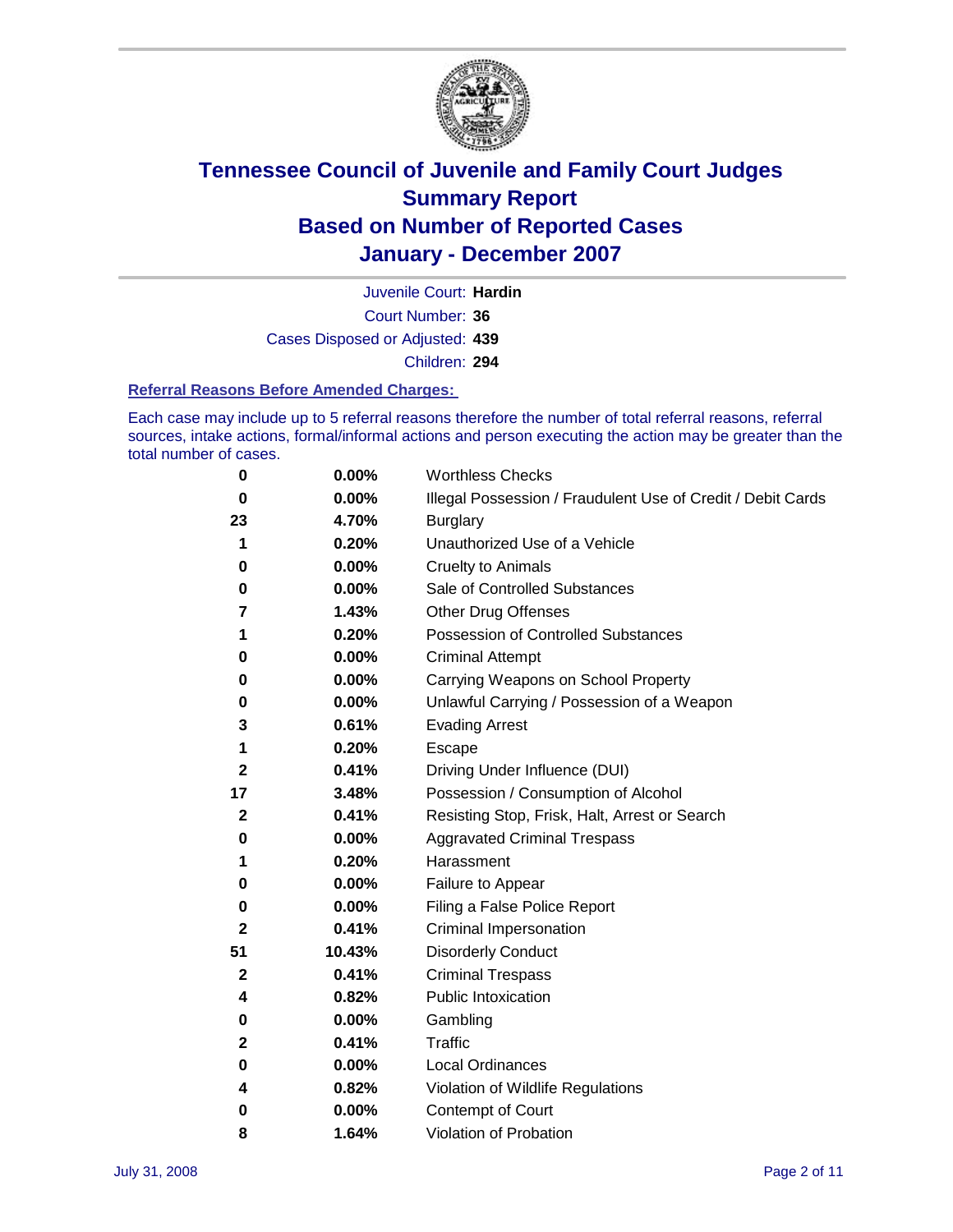

Court Number: **36** Juvenile Court: **Hardin** Cases Disposed or Adjusted: **439** Children: **294**

#### **Referral Reasons Before Amended Charges:**

Each case may include up to 5 referral reasons therefore the number of total referral reasons, referral sources, intake actions, formal/informal actions and person executing the action may be greater than the total number of cases.

| $\mathbf 2$ | 0.41%    | Violation of Aftercare                 |
|-------------|----------|----------------------------------------|
| 4           | 0.82%    | <b>Unruly Behavior</b>                 |
| 129         | 26.38%   | Truancy                                |
| 16          | 3.27%    | In-State Runaway                       |
| $\bf{0}$    | $0.00\%$ | Out-of-State Runaway                   |
| 24          | 4.91%    | Possession of Tobacco Products         |
| 0           | $0.00\%$ | Violation of a Valid Court Order       |
|             | 0.20%    | Violation of Curfew                    |
| 0           | $0.00\%$ | Sexually Abused Child                  |
| 0           | $0.00\%$ | <b>Physically Abused Child</b>         |
| 5           | 1.02%    | Dependency / Neglect                   |
| 0           | $0.00\%$ | <b>Termination of Parental Rights</b>  |
| 0           | $0.00\%$ | <b>Violation of Pretrial Diversion</b> |
| 0           | $0.00\%$ | Violation of Informal Adjustment       |
| 1           | 0.20%    | <b>Judicial Review</b>                 |
| 0           | $0.00\%$ | <b>Administrative Review</b>           |
| 0           | $0.00\%$ | <b>Foster Care Review</b>              |
| 0           | 0.00%    | Custody                                |
| 0           | 0.00%    | Visitation                             |
| 0           | 0.00%    | Paternity / Legitimation               |
| 0           | 0.00%    | <b>Child Support</b>                   |
| 0           | 0.00%    | <b>Request for Medical Treatment</b>   |
| 0           | 0.00%    | <b>Consent to Marry</b>                |
| 77          | 15.75%   | Other                                  |
| 489         | 100.00%  | <b>Total Referrals</b>                 |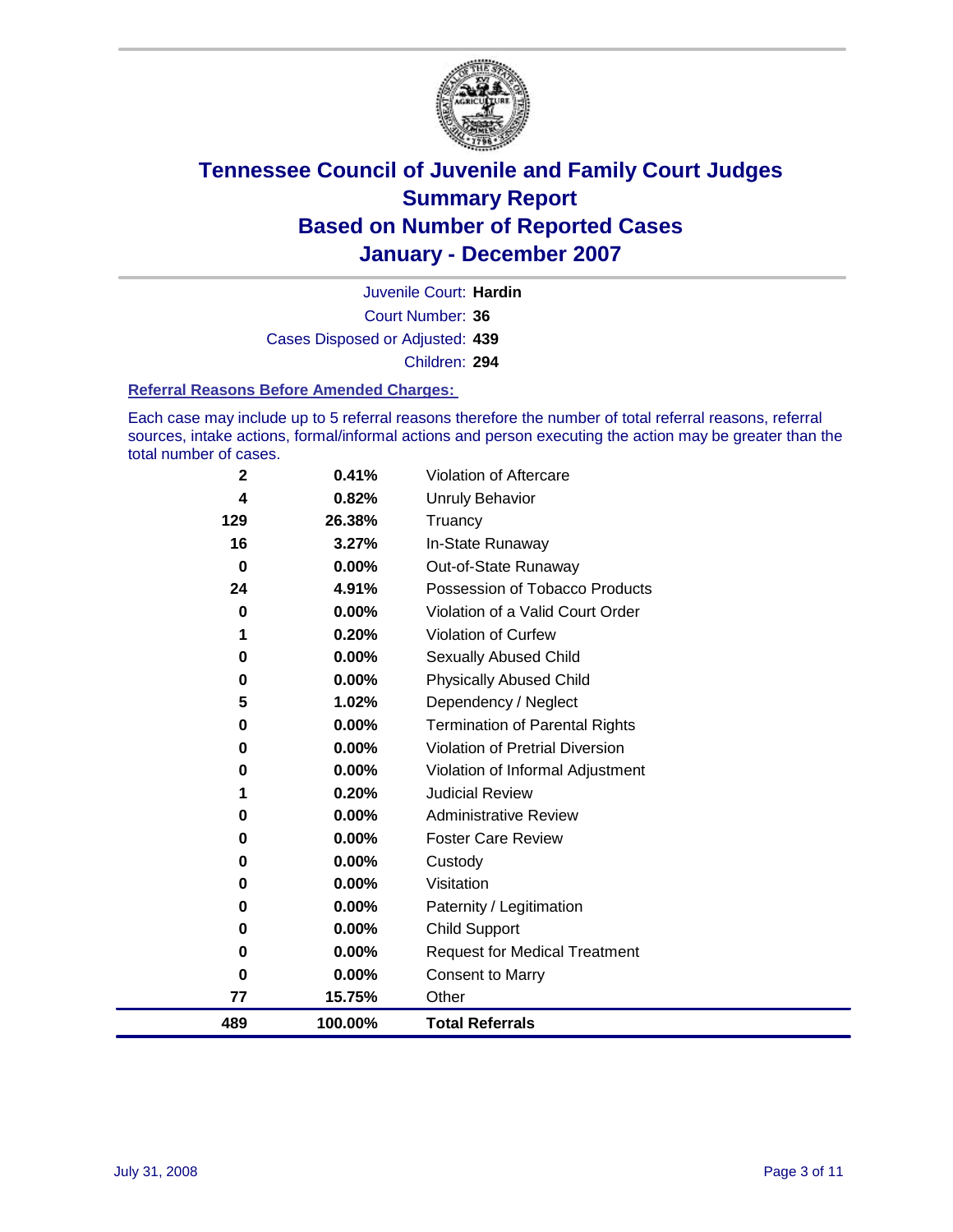

|                            |                                 | Juvenile Court: Hardin            |  |
|----------------------------|---------------------------------|-----------------------------------|--|
|                            |                                 | Court Number: 36                  |  |
|                            | Cases Disposed or Adjusted: 439 |                                   |  |
|                            |                                 | Children: 294                     |  |
| <b>Referral Sources: 1</b> |                                 |                                   |  |
| 194                        | 39.67%                          | Law Enforcement                   |  |
| 26                         | 5.32%                           | Parents                           |  |
| 0                          | $0.00\%$                        | Relatives                         |  |
| 0                          | $0.00\%$                        | Self                              |  |
| 195                        | 39.88%                          | School                            |  |
| 0                          | $0.00\%$                        | <b>CSA</b>                        |  |
| 20                         | 4.09%                           | <b>DCS</b>                        |  |
| 0                          | $0.00\%$                        | <b>Other State Department</b>     |  |
| 0                          | $0.00\%$                        | <b>District Attorney's Office</b> |  |
| 6                          | 1.23%                           | <b>Court Staff</b>                |  |
| 0                          | $0.00\%$                        | Social Agency                     |  |
| 9                          | 1.84%                           | <b>Other Court</b>                |  |
| 8                          | 1.64%                           | Victim                            |  |
| 0                          | $0.00\%$                        | Child & Parent                    |  |

 **0.00%** Hospital **0.00%** Unknown **6.34%** Other **100.00% Total Referral Sources**

### **Age of Child at Referral: 2**

|     | 100.00%  | <b>Total Child Count</b> |  |
|-----|----------|--------------------------|--|
| 0   | $0.00\%$ | Unknown / Not Reported   |  |
| 0   | $0.00\%$ | Ages 19 and Over         |  |
| 69  | 23.47%   | Ages 17 through 18       |  |
| 117 | 39.80%   | Ages 15 through 16       |  |
| 60  | 20.41%   | Ages 13 through 14       |  |
| 25  | 8.50%    | Ages 11 through 12       |  |
| 23  | 7.82%    | Ages 10 and Under        |  |
|     | 294      |                          |  |

<sup>1</sup> If different than number of Referral Reasons (489), verify accuracy of your court's data.

<sup>2</sup> One child could be counted in multiple categories, verify accuracy of your court's data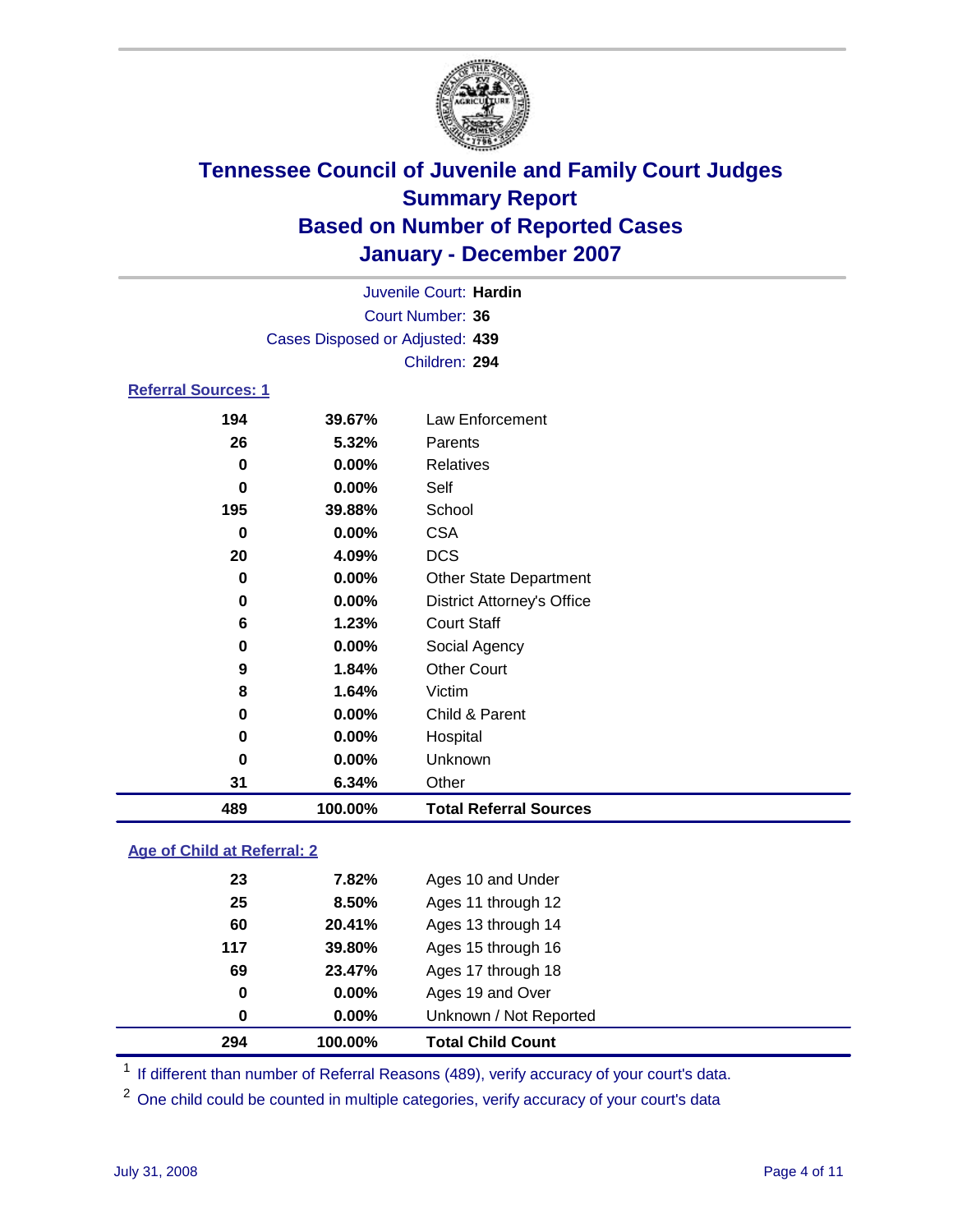

| Juvenile Court: Hardin                  |                                 |                          |  |  |  |
|-----------------------------------------|---------------------------------|--------------------------|--|--|--|
|                                         | Court Number: 36                |                          |  |  |  |
|                                         | Cases Disposed or Adjusted: 439 |                          |  |  |  |
|                                         | Children: 294                   |                          |  |  |  |
| Sex of Child: 1                         |                                 |                          |  |  |  |
| 198                                     | 67.35%                          | Male                     |  |  |  |
| 96                                      | 32.65%                          | Female                   |  |  |  |
| $\bf{0}$                                | 0.00%                           | Unknown                  |  |  |  |
| 294                                     | 100.00%                         | <b>Total Child Count</b> |  |  |  |
| Race of Child: 1                        |                                 |                          |  |  |  |
| 273                                     | 92.86%                          | White                    |  |  |  |
| 15                                      | 5.10%                           | African American         |  |  |  |
| 1                                       | 0.34%                           | Native American          |  |  |  |
| 0                                       | 0.00%                           | Asian                    |  |  |  |
| 3                                       | 1.02%                           | Mixed                    |  |  |  |
| $\mathbf 2$                             | 0.68%                           | Unknown                  |  |  |  |
| 294                                     | 100.00%                         | <b>Total Child Count</b> |  |  |  |
| <b>Hispanic Origin: 1</b>               |                                 |                          |  |  |  |
| 8                                       | 2.72%                           | Yes                      |  |  |  |
| 266                                     | 90.48%                          | <b>No</b>                |  |  |  |
| 20                                      | 6.80%                           | Unknown                  |  |  |  |
| 294                                     | 100.00%                         | <b>Total Child Count</b> |  |  |  |
| <b>School Enrollment of Children: 1</b> |                                 |                          |  |  |  |
| 286                                     | 97.28%                          | Yes                      |  |  |  |
| 5                                       | 1.70%                           | <b>No</b>                |  |  |  |
| 3                                       | 1.02%                           | Unknown                  |  |  |  |
| 294                                     | 100.00%                         | <b>Total Child Count</b> |  |  |  |

One child could be counted in multiple categories, verify accuracy of your court's data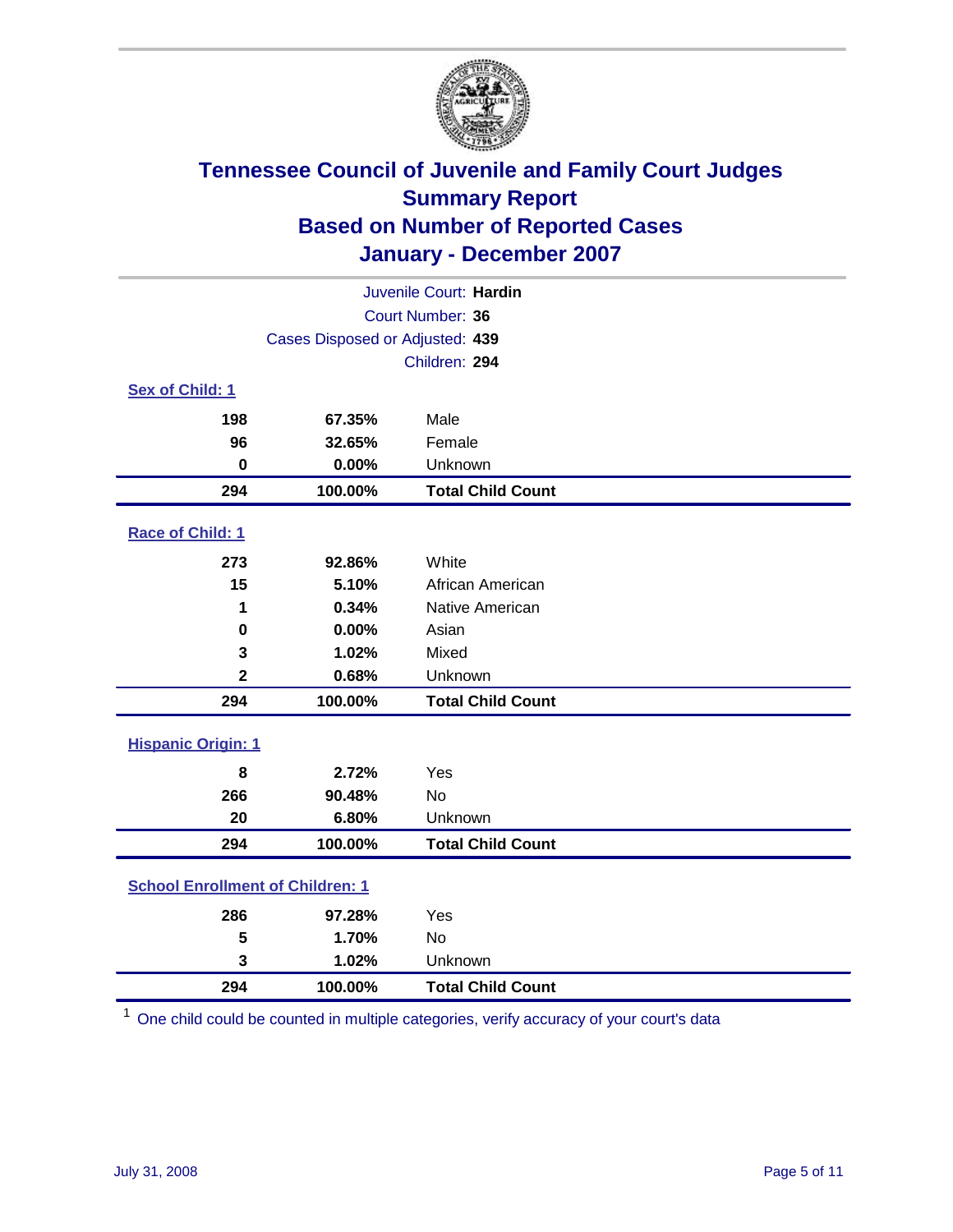

Court Number: **36** Juvenile Court: **Hardin** Cases Disposed or Adjusted: **439** Children: **294**

#### **Living Arrangement of Child at Time of Referral: 1**

| 294 | 100.00%  | <b>Total Child Count</b>     |
|-----|----------|------------------------------|
| 6   | 2.04%    | Other                        |
| 2   | 0.68%    | Unknown                      |
| 0   | $0.00\%$ | Independent                  |
| 0   | $0.00\%$ | In an Institution            |
| 0   | $0.00\%$ | In a Residential Center      |
| 1   | 0.34%    | In a Group Home              |
| 4   | 1.36%    | With Foster Family           |
| 1   | 0.34%    | With Adoptive Parents        |
| 25  | 8.50%    | <b>With Relatives</b>        |
| 26  | 8.84%    | With Father                  |
| 131 | 44.56%   | With Mother                  |
| 20  | 6.80%    | With Mother and Stepfather   |
| 9   | 3.06%    | With Father and Stepmother   |
| 69  | 23.47%   | With Both Biological Parents |
|     |          |                              |

#### **Type of Detention: 2**

| 439 | 100.00%  | <b>Total Detention Count</b> |
|-----|----------|------------------------------|
| 0   | $0.00\%$ | Other                        |
| 427 | 97.27%   | Does Not Apply               |
| 0   | $0.00\%$ | <b>Unknown</b>               |
| 0   | $0.00\%$ | <b>Psychiatric Hospital</b>  |
| 0   | $0.00\%$ | Jail - No Separation         |
| 0   | $0.00\%$ | Jail - Partial Separation    |
| 0   | $0.00\%$ | Jail - Complete Separation   |
| 12  | 2.73%    | Juvenile Detention Facility  |
| 0   | $0.00\%$ | Non-Secure Placement         |
|     |          |                              |

<sup>1</sup> One child could be counted in multiple categories, verify accuracy of your court's data

<sup>2</sup> If different than number of Cases (439) verify accuracy of your court's data.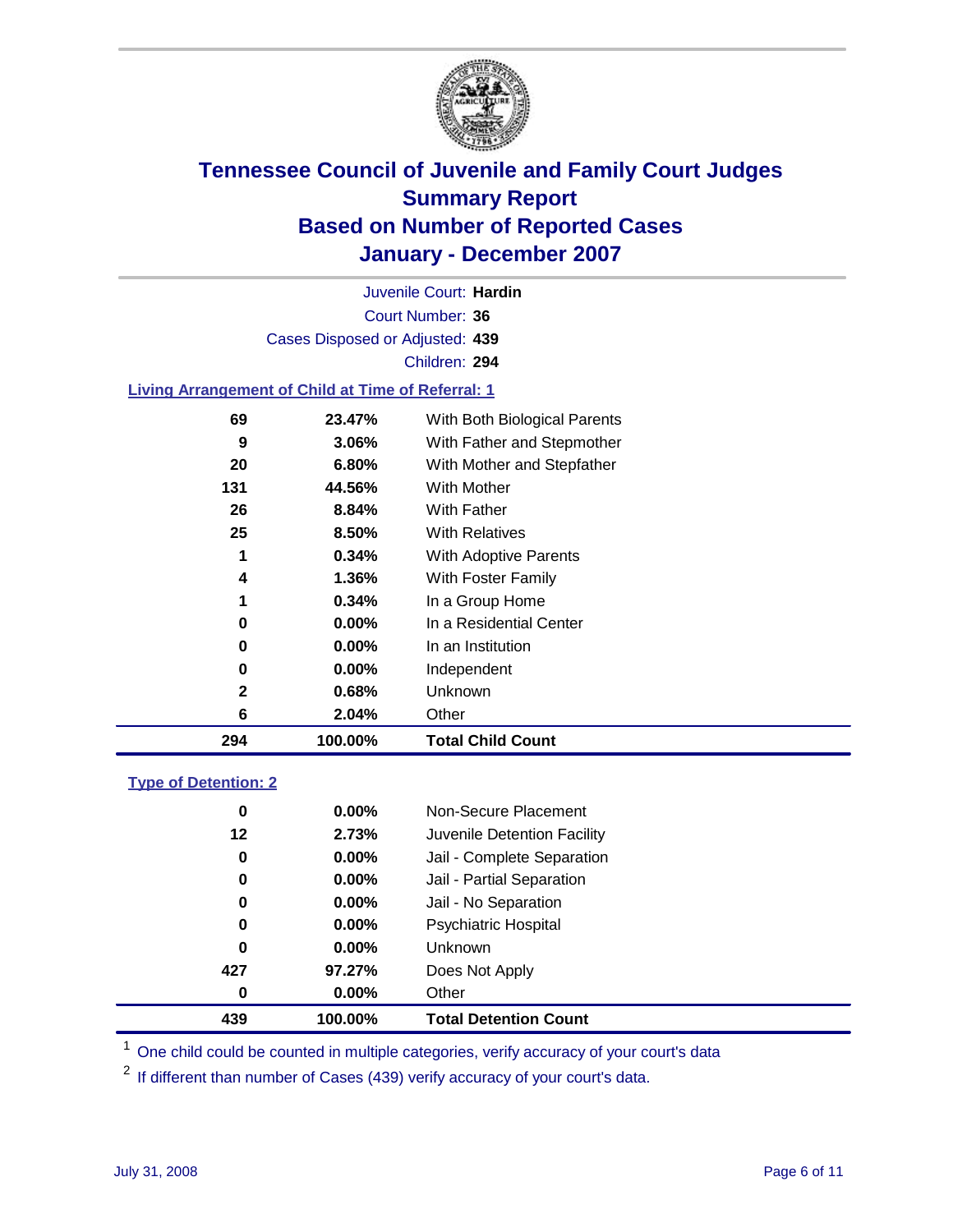

|                                                    | Juvenile Court: Hardin          |                                      |  |  |  |
|----------------------------------------------------|---------------------------------|--------------------------------------|--|--|--|
|                                                    | Court Number: 36                |                                      |  |  |  |
|                                                    | Cases Disposed or Adjusted: 439 |                                      |  |  |  |
|                                                    |                                 | Children: 294                        |  |  |  |
| <b>Placement After Secure Detention Hearing: 1</b> |                                 |                                      |  |  |  |
| 11                                                 | 2.51%                           | Returned to Prior Living Arrangement |  |  |  |
| $\bf{0}$                                           | 0.00%                           | Juvenile Detention Facility          |  |  |  |
| 0                                                  | 0.00%                           | Jail                                 |  |  |  |
| 1                                                  | 0.23%                           | Shelter / Group Home                 |  |  |  |
| $\bf{0}$                                           | 0.00%                           | <b>Foster Family Home</b>            |  |  |  |
| $\bf{0}$                                           | 0.00%                           | Psychiatric Hospital                 |  |  |  |
| 0                                                  | 0.00%                           | Unknown / Not Reported               |  |  |  |
| 427                                                | 97.27%                          | Does Not Apply                       |  |  |  |
| $\bf{0}$                                           | 0.00%                           | Other                                |  |  |  |
|                                                    |                                 |                                      |  |  |  |
| 439                                                | 100.00%                         | <b>Total Placement Count</b>         |  |  |  |
| <b>Intake Actions: 2</b>                           |                                 |                                      |  |  |  |
| 397                                                | 81.19%                          | <b>Petition Filed</b>                |  |  |  |
| $\bf{0}$                                           | 0.00%                           | <b>Motion Filed</b>                  |  |  |  |
| 4                                                  | 0.82%                           | <b>Citation Processed</b>            |  |  |  |
| 0                                                  | 0.00%                           | Notification of Paternity Processed  |  |  |  |
| 0                                                  | 0.00%                           | Scheduling of Judicial Review        |  |  |  |
| 0                                                  | 0.00%                           | Scheduling of Administrative Review  |  |  |  |
| 0                                                  | 0.00%                           | Scheduling of Foster Care Review     |  |  |  |
| 0                                                  | 0.00%                           | Unknown                              |  |  |  |
| 8                                                  | 1.64%                           | Does Not Apply                       |  |  |  |
| 80                                                 | 16.36%                          | Other                                |  |  |  |

<sup>1</sup> If different than number of Cases (439) verify accuracy of your court's data.

<sup>2</sup> If different than number of Referral Reasons (489), verify accuracy of your court's data.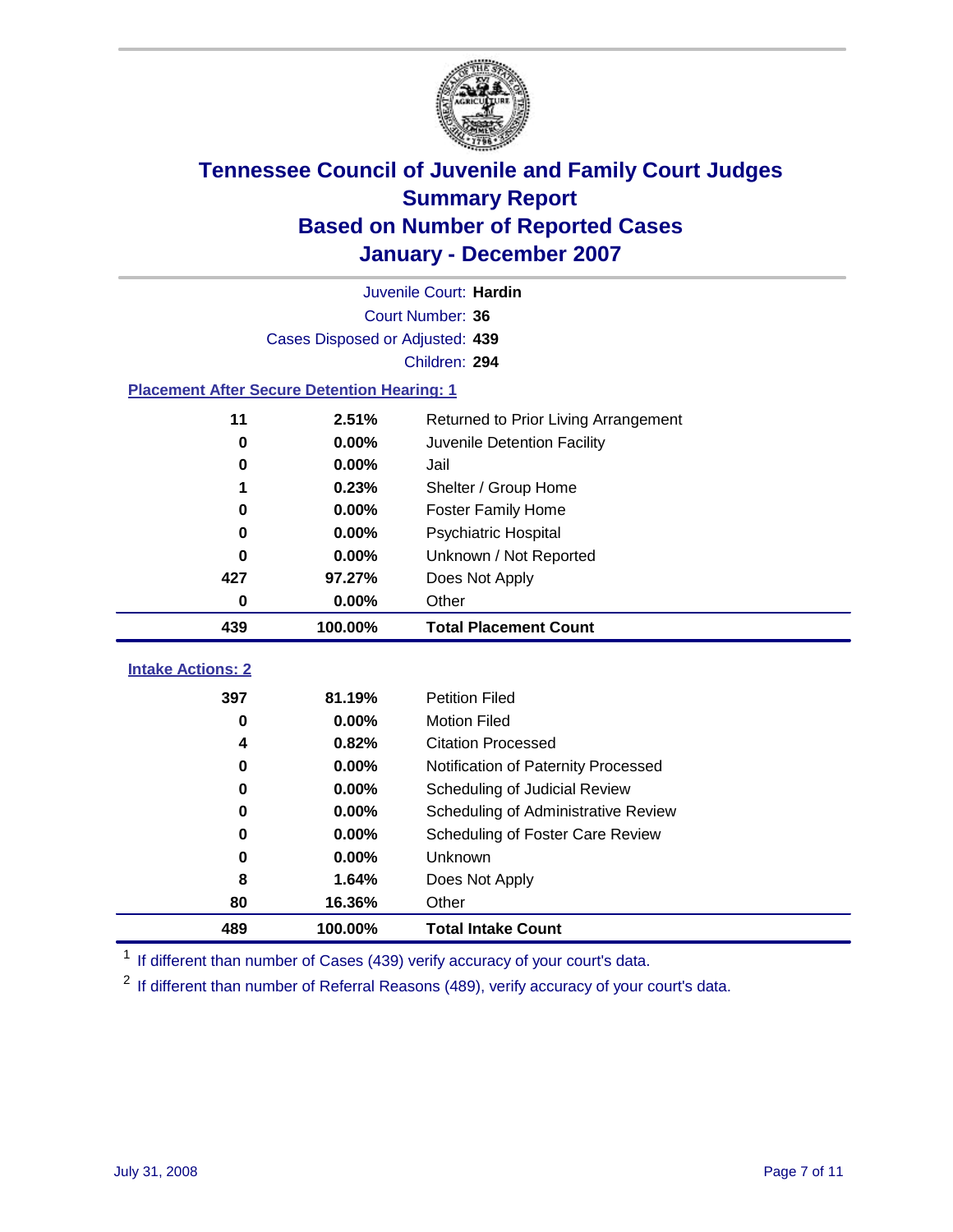

Court Number: **36** Juvenile Court: **Hardin** Cases Disposed or Adjusted: **439** Children: **294**

#### **Last Grade Completed by Child: 1**

| 294         | 100.00% | <b>Total Child Count</b> |
|-------------|---------|--------------------------|
| $\bf{0}$    | 0.00%   | Other                    |
| 24          | 8.16%   | Unknown                  |
| 5           | 1.70%   | Never Attended School    |
| 1           | 0.34%   | Graduated                |
| 1           | 0.34%   | <b>GED</b>               |
| $\bf{0}$    | 0.00%   | Non-Graded Special Ed    |
| $\bf{0}$    | 0.00%   | 12th Grade               |
| 22          | 7.48%   | 11th Grade               |
| 44          | 14.97%  | 10th Grade               |
| 62          | 21.09%  | 9th Grade                |
| 48          | 16.33%  | 8th Grade                |
| 28          | 9.52%   | 7th Grade                |
| 21          | 7.14%   | 6th Grade                |
| 17          | 5.78%   | 5th Grade                |
| 5           | 1.70%   | 4th Grade                |
| 4           | 1.36%   | 3rd Grade                |
| $\mathbf 2$ | 0.68%   | 2nd Grade                |
| 0           | 0.00%   | 1st Grade                |
| 6           | 2.04%   | Kindergarten             |
| $\mathbf 2$ | 0.68%   | Preschool                |
| $\mathbf 2$ | 0.68%   | Too Young for School     |

### **Enrolled in Special Education: 1**

| 294 | 100.00% | <b>Total Child Count</b> |  |
|-----|---------|--------------------------|--|
| 45  | 15.31%  | Unknown                  |  |
| 230 | 78.23%  | No                       |  |
| 19  | 6.46%   | Yes                      |  |
|     |         |                          |  |

<sup>1</sup> One child could be counted in multiple categories, verify accuracy of your court's data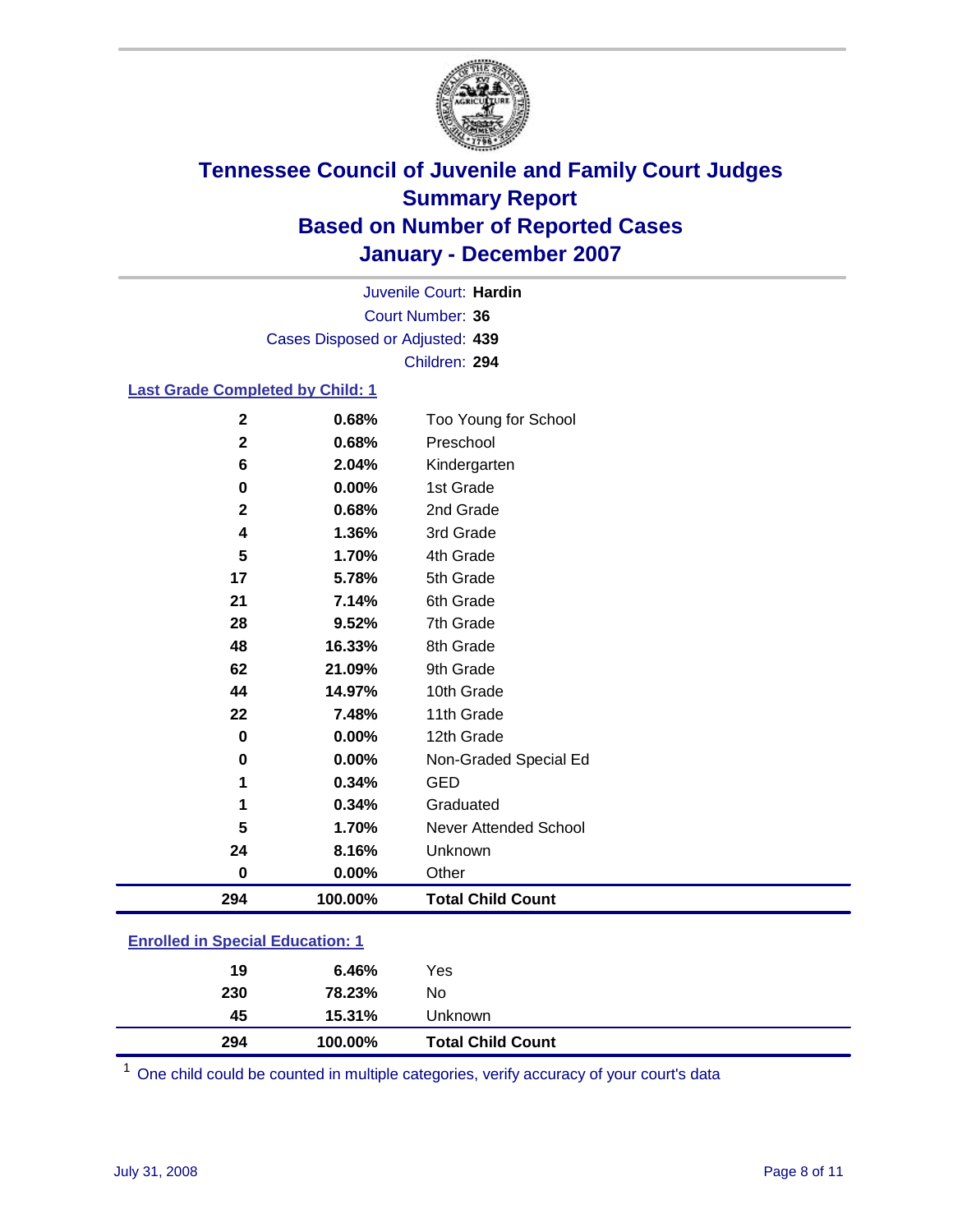

| Juvenile Court: Hardin       |                                 |                           |  |  |  |
|------------------------------|---------------------------------|---------------------------|--|--|--|
|                              | Court Number: 36                |                           |  |  |  |
|                              | Cases Disposed or Adjusted: 439 |                           |  |  |  |
|                              | Children: 294                   |                           |  |  |  |
| <b>Action Executed By: 1</b> |                                 |                           |  |  |  |
| 476                          | 97.34%                          | Judge                     |  |  |  |
| 1                            | 0.20%                           | Referee                   |  |  |  |
| 12                           | 2.45%                           | <b>YSO</b>                |  |  |  |
| 0                            | $0.00\%$                        | Other                     |  |  |  |
| 0                            | $0.00\%$                        | Unknown / Not Reported    |  |  |  |
| 489                          | 100.00%                         | <b>Total Action Count</b> |  |  |  |

### **Formal / Informal Actions: 1**

| 68  | 13.91%   | Dismissed                                        |
|-----|----------|--------------------------------------------------|
| 0   | $0.00\%$ | Retired / Nolle Prosequi                         |
| 165 | 33.74%   | <b>Complaint Substantiated Delinquent</b>        |
| 9   | 1.84%    | <b>Complaint Substantiated Status Offender</b>   |
| 9   | 1.84%    | <b>Complaint Substantiated Dependent/Neglect</b> |
| 0   | $0.00\%$ | <b>Complaint Substantiated Abused</b>            |
| 0   | $0.00\%$ | <b>Complaint Substantiated Mentally III</b>      |
| 38  | 7.77%    | Informal Adjustment                              |
| 0   | $0.00\%$ | <b>Pretrial Diversion</b>                        |
| 0   | $0.00\%$ | <b>Transfer to Adult Court Hearing</b>           |
| 0   | $0.00\%$ | Charges Cleared by Transfer to Adult Court       |
| 0   | $0.00\%$ | Special Proceeding                               |
| 1   | 0.20%    | <b>Review Concluded</b>                          |
| 162 | 33.13%   | Case Held Open                                   |
| 37  | 7.57%    | Other                                            |
| 0   | $0.00\%$ | Unknown / Not Reported                           |
| 489 | 100.00%  | <b>Total Action Count</b>                        |

<sup>1</sup> If different than number of Referral Reasons (489), verify accuracy of your court's data.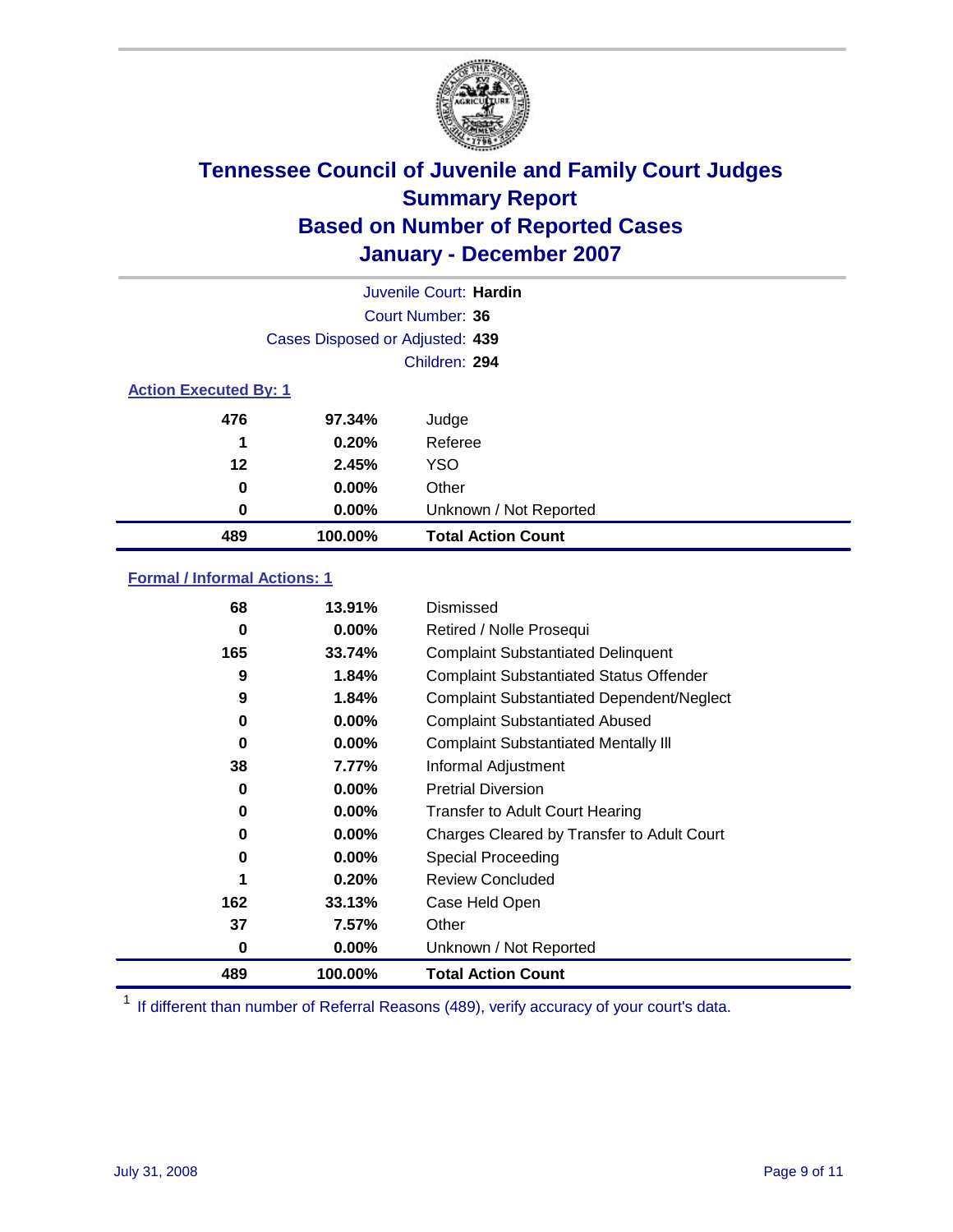

|                       |                                 | Juvenile Court: Hardin                                |
|-----------------------|---------------------------------|-------------------------------------------------------|
|                       |                                 | Court Number: 36                                      |
|                       | Cases Disposed or Adjusted: 439 |                                                       |
|                       |                                 | Children: 294                                         |
| <b>Case Outcomes:</b> |                                 | There can be multiple outcomes for one child or case. |
| 68                    | 7.27%                           | <b>Case Dismissed</b>                                 |
| 4                     | 0.43%                           | Case Retired or Nolle Prosequi                        |
| 0                     | 0.00%                           | Warned / Counseled                                    |
| 175                   | 18.72%                          | <b>Held Open For Review</b>                           |
| 0                     | 0.00%                           | Supervision / Probation to Juvenile Court             |
| 0                     | 0.00%                           | <b>Probation to Parents</b>                           |
| 30                    | 3.21%                           | Referral to Another Entity for Supervision / Service  |
| 8                     | 0.86%                           | Referred for Mental Health Counseling                 |
| 2                     | 0.21%                           | Referred for Alcohol and Drug Counseling              |
| 0                     | 0.00%                           | <b>Referred to Alternative School</b>                 |
| 0                     | 0.00%                           | Referred to Private Child Agency                      |
| 0                     | 0.00%                           | Referred to Defensive Driving School                  |
| 0                     | 0.00%                           | Referred to Alcohol Safety School                     |
| 13                    | 1.39%                           | Referred to Juvenile Court Education-Based Program    |
| 2                     | 0.21%                           | Driver's License Held Informally                      |
| 0                     | 0.00%                           | <b>Voluntary Placement with DMHMR</b>                 |
| 0                     | 0.00%                           | <b>Private Mental Health Placement</b>                |
| 0                     | 0.00%                           | <b>Private MR Placement</b>                           |
| 0                     | 0.00%                           | Placement with City/County Agency/Facility            |
| 0                     | 0.00%                           | Placement with Relative / Other Individual            |
| 31                    | 3.32%                           | Fine                                                  |
| 44                    | 4.71%                           | <b>Public Service</b>                                 |
| 44                    | 4.71%                           | Restitution                                           |
| 0                     | 0.00%                           | <b>Runaway Returned</b>                               |
| 81                    | 8.66%                           | No Contact Order                                      |
| 0                     | 0.00%                           | Injunction Other than No Contact Order                |
| 1                     | 0.11%                           | <b>House Arrest</b>                                   |
| 1                     | 0.11%                           | <b>Court Defined Curfew</b>                           |
| 12                    | 1.28%                           | Dismissed from Informal Adjustment                    |
| 0                     | 0.00%                           | <b>Dismissed from Pretrial Diversion</b>              |
| 0                     | 0.00%                           | <b>Released from Probation</b>                        |
| 0                     | 0.00%                           | <b>Transferred to Adult Court</b>                     |
| 4                     | 0.43%                           | <b>DMHMR Involuntary Commitment</b>                   |